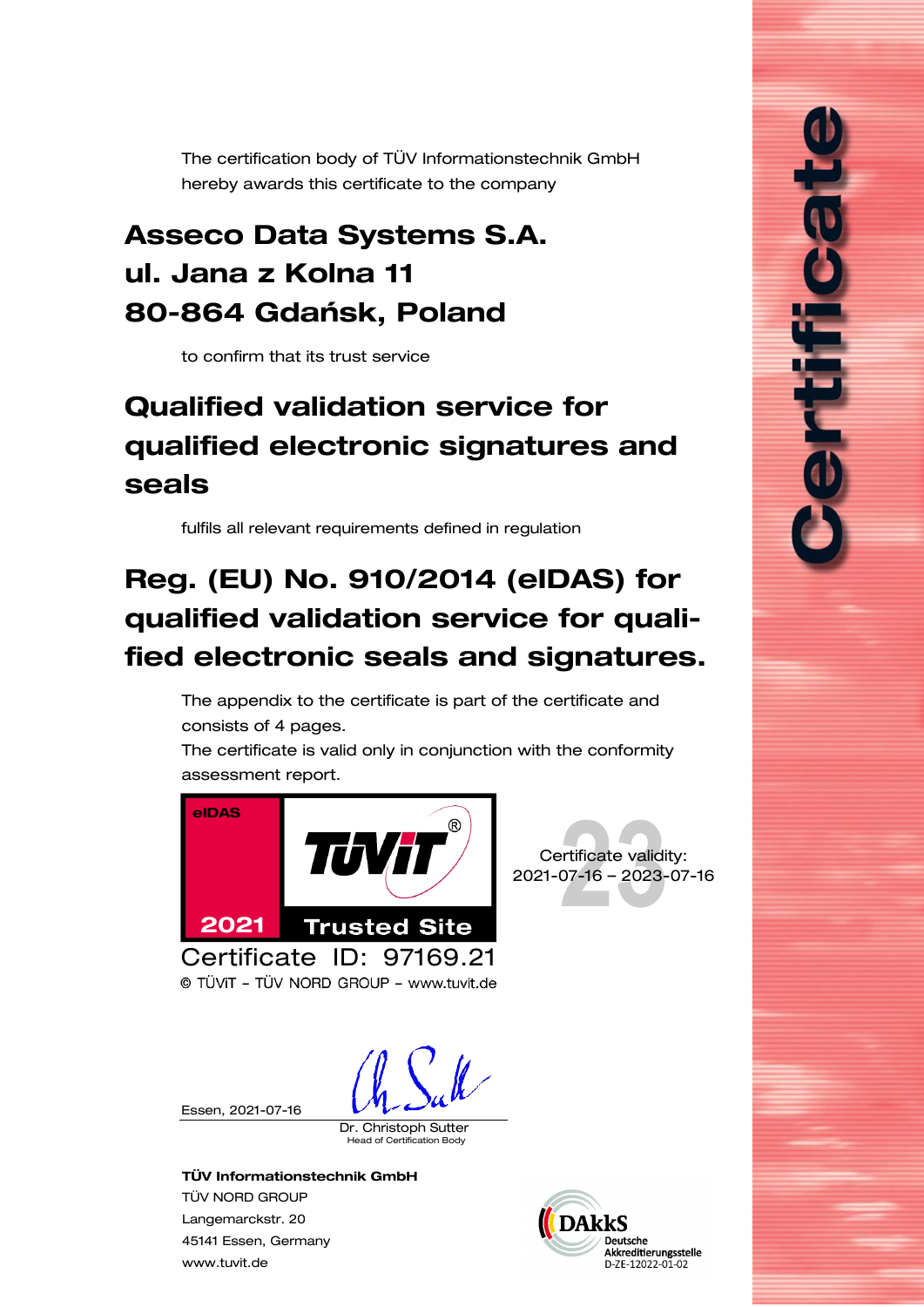<span id="page-1-0"></span>Appendix to the certificate with certificate ID: [97169.21](#page-0-0) page 1 of 4



#### Certification Scheme

The certification body of TÜV Informationstechnik GmbH is accredited by "DAkkS Deutsche Akkreditierungsstelle GmbH" according to EN ISO/IEC 17065 for the scopes IT security and security technology product certification and according to eIDAS. The certification body performs its certification on the basis of the following accredited certification scheme:

• "Certification Scheme eIDAS (accredited scope) of the certification body of TÜV Informationstechnik GmbH", version 1.1 as of 2020-03-01, TÜV Informationstechnik GmbH

#### Conformity Assessment Report

• "Conformity Assessment Report TUVIT[.97169.](#page-0-0)TSP.07.2021, [Qualified validation service for qualified electronic signatures](#page-0-1)  [and seals"](#page-0-1) as of 2021-07-16, TÜV Informationstechnik GmbH

#### Conformity Assessment Requirements

The conformity assessment requirements are defined in eIDAS:

• REGULATION (EU) No 910/2014 OF THE EUROPEAN PARLIAMENT AND OF THE COUNCIL of 23 July 2014 on electronic identification and trust services for electronic transactions in the internal market and repealing Directive 1999/93/EC

for the following trust service:

• qualified validation service for qualified electronic signatures and seals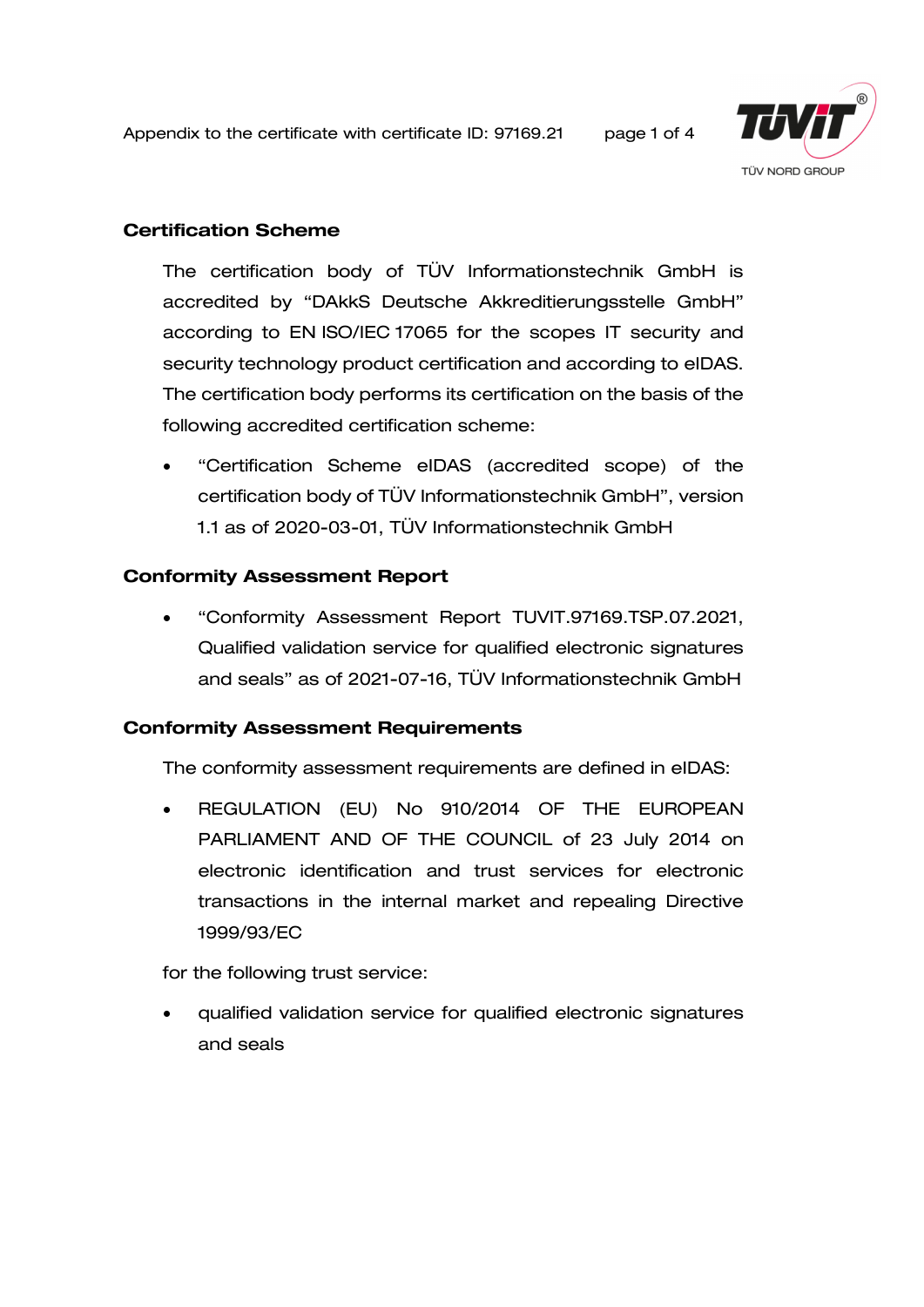Appendix to the certificate with certificate ID: [97169.21](#page-0-0) page 2 of 4

CN = Certum QESValidationQ 2017

7C80ED6E4B0497 313ADDF864D7



#### Conformity Assessment Target

The target of conformity assessment is characterized by the certificate information of the inspected trust service:

## [Qualified validation service for qualified electronic](#page-0-1)  [signatures and seals:](#page-0-1)

| Issuer of CA certificate (Root CA or Intermediate CA):<br><b>CN = Narodowe Centrum Certyfikacji</b> |                                 |  |
|-----------------------------------------------------------------------------------------------------|---------------------------------|--|
| <b>Certificate Serial Number:</b><br>40F8F78AB0E364105691C8D9E02CF8C1C6400A46                       |                                 |  |
| Name of CA (as in certificate)                                                                      | serial number<br>of certificate |  |
|                                                                                                     | 216AB52034BB3D                  |  |

| <b>Issuer of CA certificate (Root CA or Intermediate CA):</b><br>CN = Certum QCA 2017 |                                  |  |
|---------------------------------------------------------------------------------------|----------------------------------|--|
| <b>Certificate Serial Number:</b><br>7C8490C833D798A784DBFB588768233F6EBBF47F         |                                  |  |
| Name of CA (as in certificate)                                                        | serial number<br>of certificate  |  |
| $CN =$ Certum Seal for QESValidation<br>Report                                        | 1F8F0E8A703FDB<br>53599B3A6F2DE0 |  |

together with the documentation of the operator:

- Certificate Policy and Certification Practice Statement, Version 6.0, Asseco Data Systems S.A.
- Policy of qualified validation service and qualified preservation service for qualified electronic signatures and electronic seals (Certum QESValidationQ), Version 1.4, 2021, Asseco Data System S.A.
- Certum PKI Disclosure Statement, Version 1.11, Asseco Data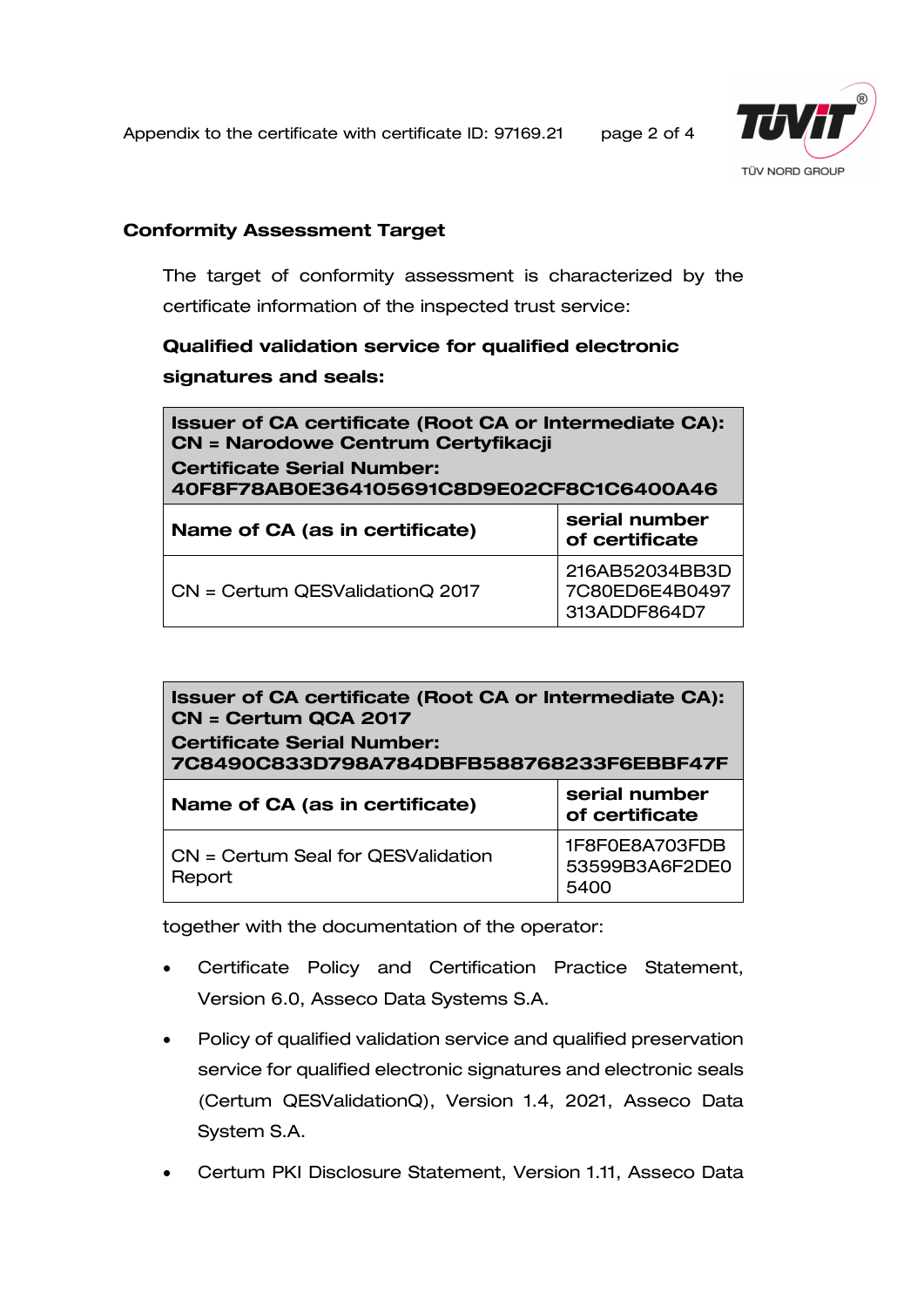Appendix to the certificate with certificate ID: [97169.21](#page-0-0) page 3 of 4



Systems S.A.

• Terms & Conditions for Certum Qualified Trust Services, Version 2.3, Asseco Data Systems S.A.

### Conformity Assessment Result

- The target of conformity assessment fulfills all applicable conformity assessment requirements.
- The certification requirements defined in the certification scheme are fulfilled.

#### Summary of the Conformity Assessment Requirements

The eIDAS contains the following general requirements for the trust service:

#### 1 Data processing and protection

Requirements from eIDAS, Article 5

2 Liability and burden of proof

Requirements from eIDAS, Article 13 para. 2, 3

### 3 Accessibility for persons with disabilities

Requirements from eIDAS, Article 15

4 Security requirements applicable to trust service providers

Requirements from eIDAS, Article 19, Para. 1, 2

#### 5 Supervision of qualified trust service providers

Requirements from eIDAS, Article 20 para. 1

### 6 Requirements for qualified trust service providers

Requirements from eIDAS, Article 24, Para. 2 a), b), c), d), e), f), g), h), i), j)